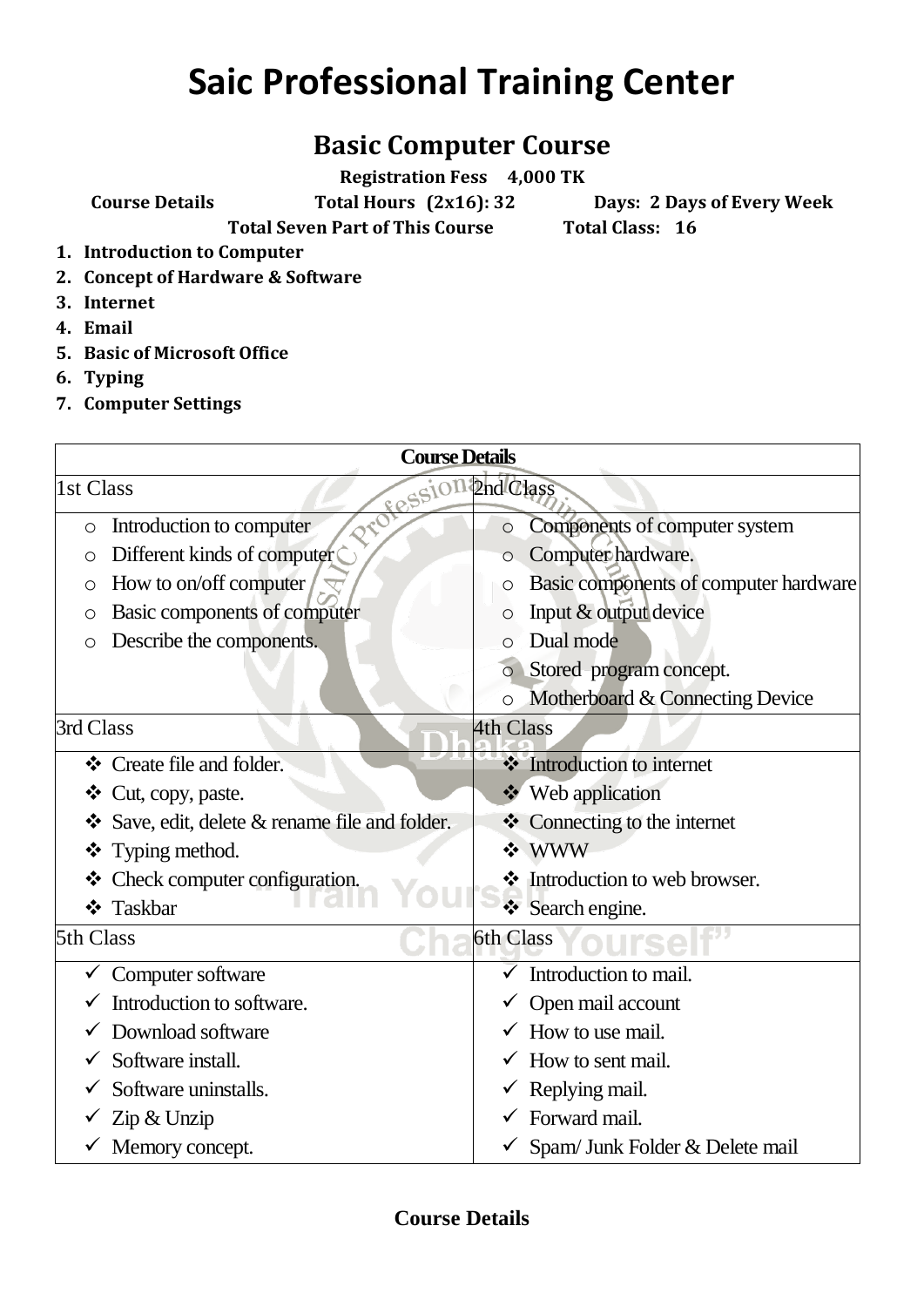| 7th Class                                        | 8th Class                           |
|--------------------------------------------------|-------------------------------------|
| Introduction to MS Office.                       | Office word                         |
| Office word                                      | Insert row, column.                 |
| Open & close office word.                        | Delete row, column                  |
| Introduction to MS office window.                | Insert picture                      |
| Create new & Close document                      | Create hyperlink.                   |
| Open, Save, Close File                           | Create footer.                      |
| Print, print view.                               | Insert page number.                 |
| Cut, copy, paste, undo, Bold, italic, underline. | Create text box.                    |
| Create new & Close document                      | Insert date and time                |
| Subscript, superscript, Text alignment           | Assignment                          |
| rotessional<br>Change fort color and size.       | Training                            |
| Insert bullets and numbering.                    |                                     |
| Create new & Close document                      |                                     |
| Subscript, superscript, Text alignment           |                                     |
| Create blank page.                               |                                     |
| Find and replace, Page break.                    |                                     |
|                                                  |                                     |
| 9th Class                                        | 10th Class                          |
| MS power point<br>Ξ                              | MS excel<br>п                       |
| About MS power point                             | About MS excel.                     |
| How to open power point.<br>ш                    | How to open excel sheet.            |
| How to close power point.                        | How to close excel sheet.           |
| Introducing MS power point window.               | Introducing MS excel sheet.         |
| Describe about presentation.                     | Create new excel sheet.             |
| Create new presentation slide.                   | Close excel sheet.                  |
| Close presentation file. <b>Train</b> Yours      | <b>Addition</b>                     |
| Design slide.                                    | Subtraction.                        |
| Chah<br>Effect option.                           | Ĥ.                                  |
| Format background.<br>ш                          | Multiplication &<br><b>Division</b> |
| Animation pane<br>ш                              | Insert row & column.<br>п           |
| Create slide show.                               | Delete row & column.                |
| Set up slide show.<br>ш                          | Design.<br>ш                        |
| Insert video & audio.<br>ш                       | Color concept.<br>п                 |

## **Course Details**